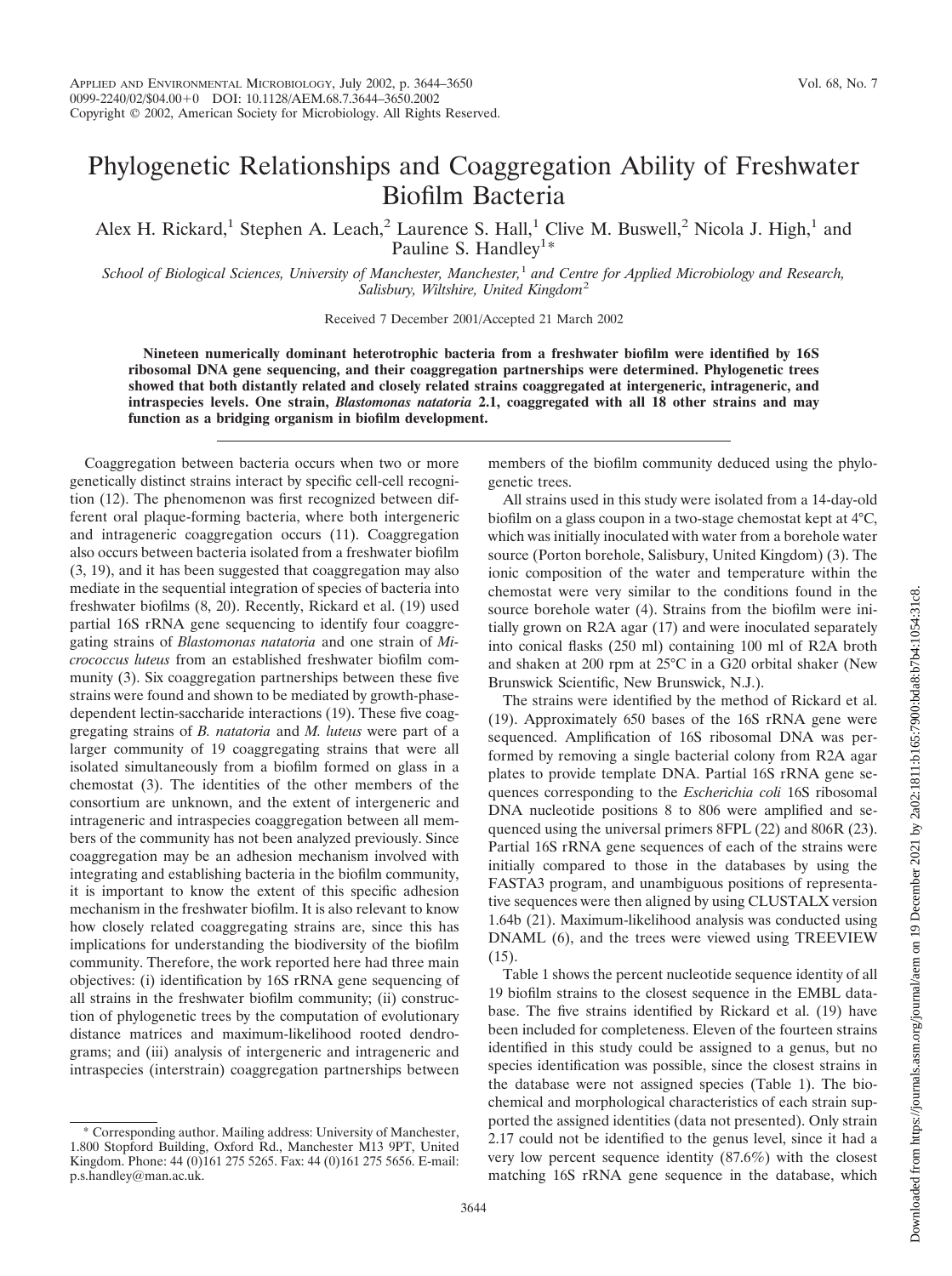TABLE 1. Identification of the aquatic biofilm strains by alignment with the sequences of organisms in the EMBL database

| Strain<br>no. | Database<br>accession no. | Highest % identity<br>to sequence in<br>database | Proposed identity <sup>a</sup> |
|---------------|---------------------------|--------------------------------------------------|--------------------------------|
| 2.2           | AJ299221                  | 99.35                                            | Afipia sp. 2.2                 |
| 2.1           | AJ250434                  | 99.71                                            | B. natatoria $2.1^*$           |
| 2.3           | AJ250435                  | 98.39                                            | B. natatoria 2.3*              |
| 2.4           | AJ299222                  | 99.71                                            | B. natatoria 2.4               |
| 2.6           | AJ250436                  | 99.85                                            | B. natatoria $2.6^*$           |
| 2.8           | AJ250437                  | 99.85                                            | B. natatoria 2.8*              |
| 2.7           | AJ299223                  | 98.68                                            | Methylobacterium sp. 2.7       |
| 2.9           | AJ299224                  | 98.05                                            | Methylobacterium sp. 2.9       |
| 2.13          | AJ250438                  | 98.88                                            | M. luteus $2.13*$              |
| 2.14          | AJ299232                  | 97.54                                            | <i>Nocardioides</i> sp. 2.14   |
| 2.20          | AJ299233                  | 97.71                                            | <i>Nocardioides</i> sp. 2.20   |
| 2.21          | AJ299231                  | 99.84                                            | P. marcusii 2.21               |
| 2.19          | AJ299230                  | 99.07                                            | Pseudomonas sp. 2.19           |
| 2.17          | AJ299234                  | 87.59                                            | Unknown                        |
| 2.10          | AJ299225                  | 99.51                                            | <i>Sphingomonas</i> sp. 2.10   |
| 2.11          | AJ299226                  | 94.77                                            | Sphingomonas sp. 2.11          |
| 2.12          | AJ299227                  | 96.76                                            | Sphingomonas sp. 2.12          |
| 2.15          | AJ299228                  | 96.94                                            | <i>Sphingomonas</i> sp. 2.15   |
| 2.18          | AJ299229                  | 98.39                                            | Sphingomonas sp. 2.18          |

*<sup>a</sup>* Strains with closest sequence identity were named. \*, strains previously sequenced and named by Rickard et al. (19).

belonged to *Salinicoccus roseus* (EMBL accession no. SR16SRRN1).

Maximum-likelihood phylogenetic trees inferred from the 16S rRNA sequences of all the 19 coaggregating biofilm strains showed that they are distributed over a wide range of bacterial taxonomic groups (Fig. 1 and 2). The 6 gram-negative genera are distributed between four groups of the alpha-*Proteobacteria* subclass of the *Proteobacteria*: the *Zymomonas*, *Methylobacterium*, *Bradyrhizobium*, and *Rhodobacter* groups, as well as a single group of the gamma-*Proteobacteria* subclass, the *Pseudomonas* group (Fig. 1). The two gram-positive genera, *Micro* $coccus$  and *Nocardiodes*, were members of the high- $G+C$ groups *Micrococcaceae* and *Propionibacterineae* (Fig. 2). Strain 2.17, which could not be identified, is not on the gram-positive phylogenetic tree but is a member of the low- $G+C$  group occupied by *S. roseus.*

Most of the identified strains in this study were from the alpha-*Proteobacteria* (74%), and no beta-*Proteobacteria* were found. R2A agar has been shown to support the growth of alpha and gamma *Proteobacteria* rather than the less easily cultivable beta-*Proteobacteria* (9, 10). This could explain why the majority of these freshwater biofilm strains that were originally isolated by Buswell et al. (3) were from the alpha-*Proteobacteria*. However, the objective of this study was to establish the extent of coaggregation between cultivable heterotrophic bacteria, and enough strains have been isolated and identified to reveal that coaggregation is a common property of strains in this ecosystem. A considerable taxonomic diversity of heterotrophs in the biofilm was found, and all except strain 2.17 are very closely related to organisms that have previously been isolated from freshwater or soil environments.

The phylogenetic trees revealed that the biofilm contained clusters of very closely related strains or clones. These clonal groups included five *B. natatoria* strains, four *Sphingomonas*

strains, two *Methylobacterium* strains (Fig. 1), and two *Nocardioides* strains (Fig. 2). Each clonal group contained strains with different coaggregation partners (see Fig. 5). It has been proposed that biofilms can act as reservoirs of clones of the same species and that this may enhance the survival of the species during environmental fluctuations (2, 16). It is not yet clear why closely related clones with such distinct coaggregation patterns can coexist within a freshwater biofilm.

In order to detect all the coaggregation partnerships between strains, all 171 possible pairwise combinations of strains were tested using the visual coaggregation assay originally developed by Cisar et al. (5) and adapted by Rickard et al. (20). Because the ability to coaggregate has been found to be optimum for only a relatively short period in stationary phase and not to occur in exponential phase for *B. natatoria* 2.1 and *M. luteus* 2.13 (19), strains were harvested at three different times during stationary phase. The harvest times were the following: early stationary phase (36 h), mid-stationary phase (72 h), and later stationary phase (144 h) in batch culture (growth kinetics data not shown). In this way the optimum time in stationary phase at which coaggregation occurred could be determined. Cells were harvested and washed three times in sterile deionized water. Using a spectrophotometer (Cecil instruments, Cambridge, United Kingdom), the washed cells were then resuspended in deionized water to an optical density at 650 nm  $(OD<sub>650</sub>)$  of 1.0 and concentrated to give a calculated final  $OD_{650}$  of 1.5. For coaggregation, pairs of strains were mixed at an  $OD_{650}$  of 1.5 in equal volumes (200  $\mu$ I) at room temperature in 6- by 50-mm silica Durham tubes (Scientific Lab Supplies, Nottingham, United Kingdom). Mixtures were vortexed for 10 s, and the tubes were rolled gently for 30 s. The degree of coaggregation between each pair was scored as follows: 0, no coaggregates in suspension;  $1+$ , small uniform aggregates in a turbid suspension;  $2+$ , easily visible coaggregates in a turbid suspension;  $3+$ , clearly visible coaggregates which settle, leaving a clear supernatant;  $4+$ , large flocs of coaggregates that settle almost instantaneously, leaving a clear supernatant. Control tubes of each isolate on its own were also included to assess autoaggregation. Where present, the autoaggregation score was deducted from the coaggregation score.

Maximum visual coaggregation scores for different pairs ranged from  $1+$  to  $4+$  (Fig. 3), and 82 pairs out of the total of 171 pairs (48%) gave a positive score. Scores were always reproducible after growth in batch culture for a set period of time, and three batches of all cultures were tested separately to confirm the reproducibility of coaggregation. For all pairs, a microscopic examination of the coaggregating pairs showed flocs of coaggregating cells and the size of the coaggregates increased with increasing visual coaggregation scores (Fig. 4).

In order to represent the complexities of the many coaggregation partnerships, a matrix of all the pairings giving a score of  $2+$  or greater was constructed (Fig. 5). The growth time in batch culture (36, 72, or 144 h) at which optimum coaggregation scores occurred is indicated on the matrix. For 76 of the 82 coaggregating pairs (93%) the ability to coaggregate was maximum at only one of the three harvest times in stationary phase. After 36 h of growth in batch culture, 38 pairs (22%) coaggregated, after 72 h, 62 pairs (36.2%) coaggregated, and after 144 h of growth, 36 pairs (21%) coaggregated. The majority of the possible coaggregation partnerships occurred after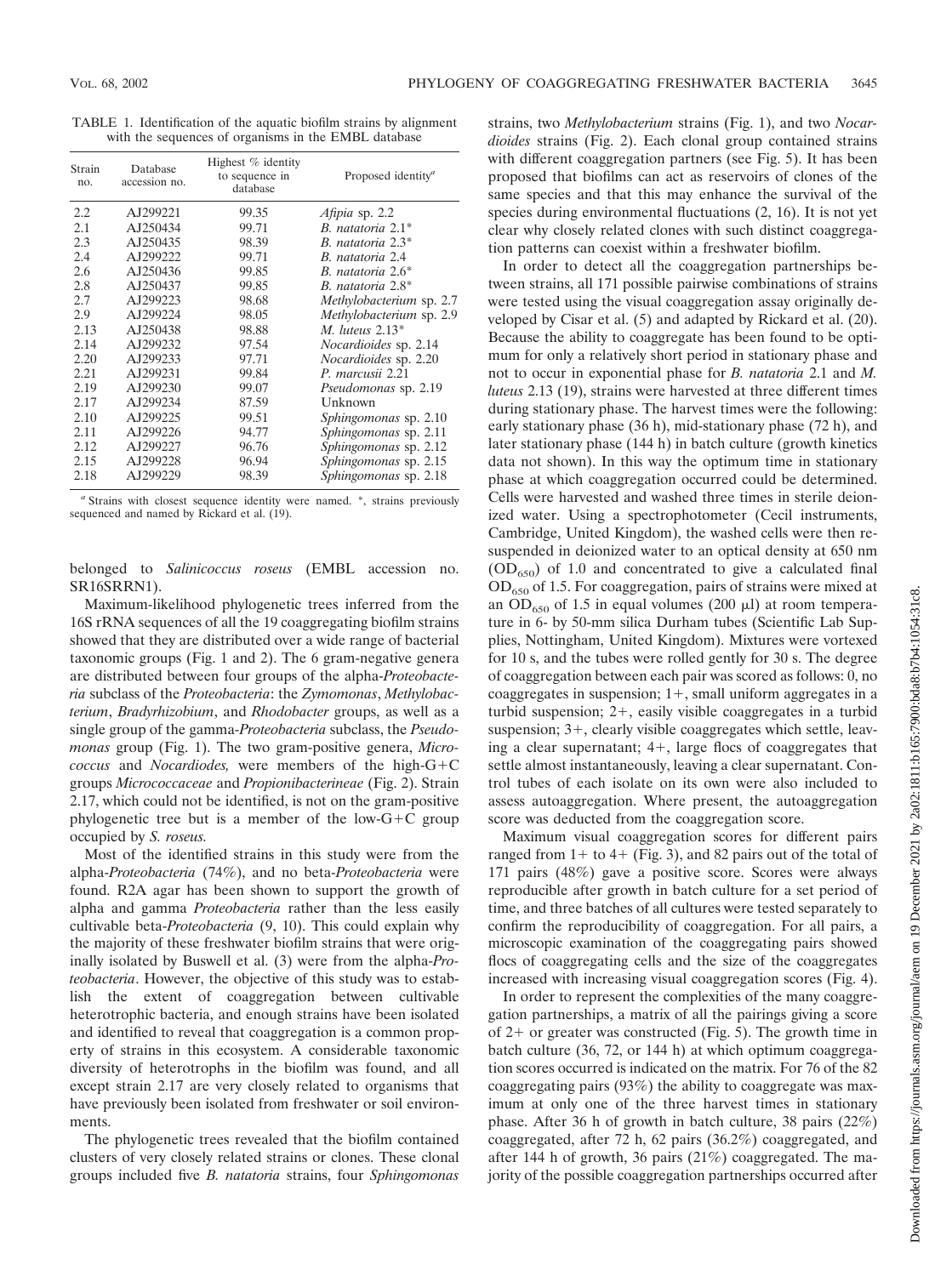

FIG. 1. Maximum-likelihood phylogenetic tree constructed using partial 16S rRNA gene sequences of closely related speciated and nonspeciated strains belonging to the alpha- and gamma-*Proteobacteria*. The tree is rooted using *Nitrococcus mobilis* (L35510) as the outgroup. Nucleotide sequence database accession codes are shown in the brackets. The length of each branch is proportional to the estimated number of substitutions per position. Sequenced strains are highlighted in boxes; most-likely identities were assigned.

incubation in batch culture for 72 h, although 7% of the possible 171 coaggregation partnerships showed a consistent score which was not influenced by the harvest time (Fig. 5). In freshwater the bacteria in biofilms are probably in stationary phase for the majority of the time (7) and may therefore have evolved to express the ability to coaggregate while in this starved physiological state.

As shown in the coaggregation matrix (Fig. 5), *B. natatoria* 2.1 was able to coaggregate with all other strains tested. Other highly interactive strains included *Sphingomonas* sp. strain 2.15, with 15 partner strains, and *Afipia* sp. strain 2.2, with 13 partner strains. In contrast, *Pseudomonas* sp. strain 2.19 and *B.*

*natatoria* 2.4 had the lowest number of partnerships, each coaggregating with two and four partners, respectively. Each strain possessed different coaggregation abilities, with respect to numbers and identity of partners as well as the size of the flocs formed.

When considering the phylogenetic relationships and coaggregation partnerships, coaggregation at an intergeneric level was extremely common and every strain tested coaggregated intergenerically with at least one other strain from a different genus at a level of  $2+$  or greater (Fig. 5). For example, strain *B. natatoria* 2.1 coaggregated with strains from seven other genera—*Sphingomonas*, *Nocardioides*,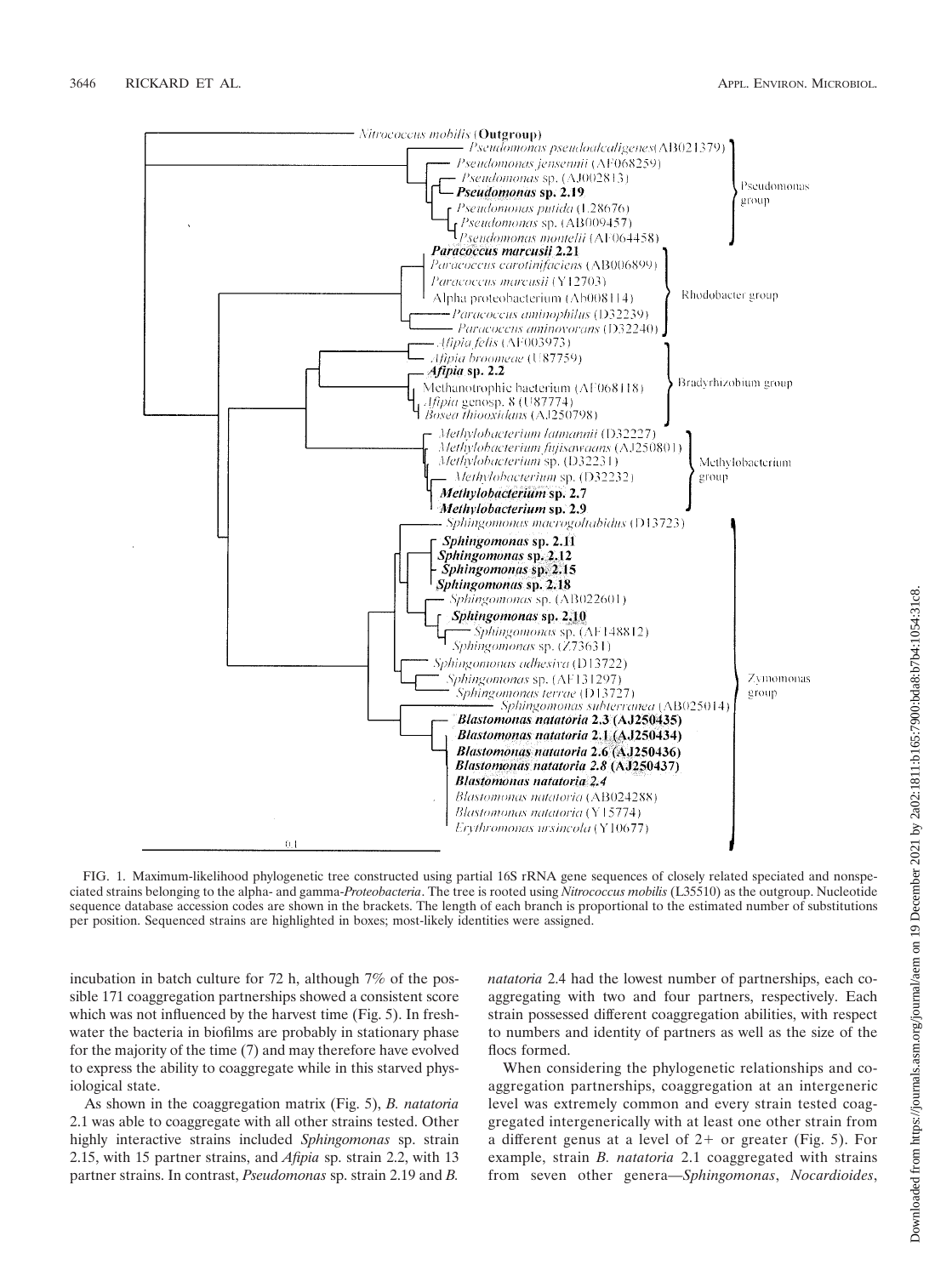

FIG. 2. . Maximum-likelihood phylogenetic tree constructed using partial 16S rRNA gene sequences of closely related speciated and nonspeciated strains belonging to the high-G+C gram-positive bacteria. The tree is rooted using *Acidimicrobium ferrooxidans* (U75647) as the outgroup. Nucleotide sequence database accession codes are shown in the brackets. The length of each branch is proportional to the estimated number of substitutions per position. Sequenced strains are highlighted in boxes; most-likely identities were assigned.

*Paracoccus*, *Methylobacterium*, *Micrococcus*, *Pseudomonas*, and strain 2.17. Coaggregation at the interstrain (intraspecies) level was common, occurring between closely related strains of *Sphingomonas* and *Blastomonas* clustering in the same phylogenetic groups. Coaggregation between *B. natatoria* 2.1 and three other strains of *B. natatoria* (2.3, 2.8, and 2.6) has been reported previously (19); however, this study shows that *B. natatoria* 2.4 is a very poor coaggregator and it cannot coaggregate at the interstrain level with the other *Blastomonas* strains. Intergeneric coaggregation is common between oral bacteria (13), but intraspecies (interstrain) coaggregation has not yet been reported between plaque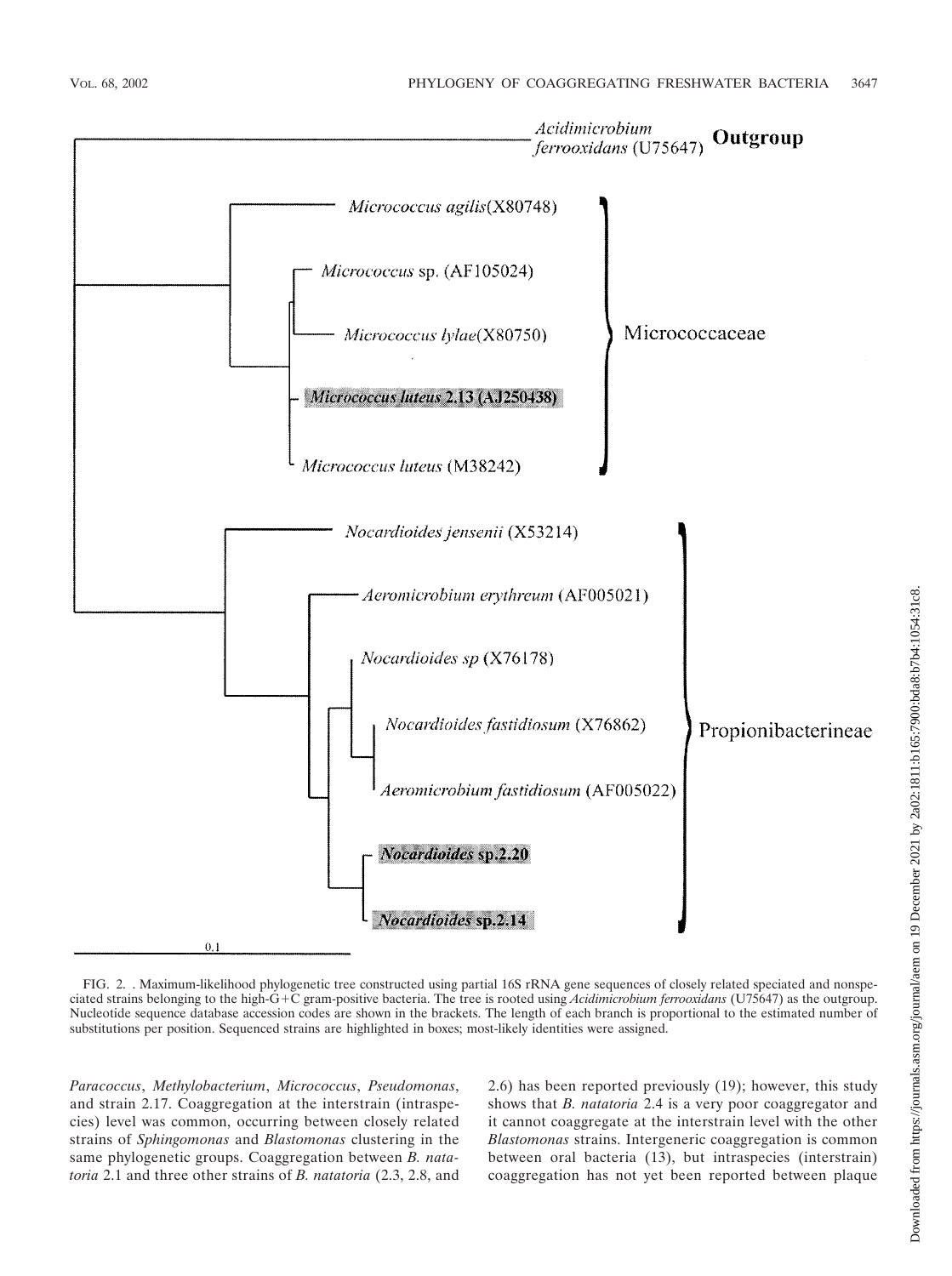

FIG. 3. Visual coaggregation scores for different pairs of strains. Cells were grown to stationary phase and harvested after 36, 71, or 144 h. *Sphingomonas* sp. strain 2.10 and *Afipia* sp. strain 2.2 (36 h) showed a score of 0 (no coaggregation), *P. marcusii* 2.21 and *B. natatoria* 2.3 (72 h) showed a score of  $1+$ , *Sphingomonas* sp. strain 2.18 and *Afipia* sp. strain 2.2 (144 h) showed a score of  $2+$ , *B. natatoria* 2.1 and *Nocardioides* sp. strain 2.20 (144 h) showed a score of  $3+$ , and *B*. *natatoria* 2.1 with *M. luteus* 2.13 (72 h) showed a score of  $4+$ . Bar, 1 cm.

bacteria. Thus, intraspecies coaggregation may well be a characteristic that is unique to freshwater biofilm bacteria.

While intergeneric and interstrain coaggregations are common between these aquatic biofilm community members, there is only one example of intrageneric coaggregation. *Sphingomonas* 2.10 and *Sphingomonas* 2.15 coaggregate with each other after 144 h (Fig. 5) with a score of  $4+$ , and the evidence indicates that they are likely to be from different, as yet unnamed species. First, the phylogenetic tree (Fig. 1) shows a cluster of very closely related *Sphingomonas* strains (2.11, 2.12, 2.15, and 2.18) with strain 2.10 in a separate subgroup. The group of four strains all have  $>99.1\%$  sequence homology to each other and none were 100% identical. However, strain 2.10 had only from 97.7 to 98.4% sequence homology with the four closely related strains. Secondly, typing of the *Sphingomonas* strains by sodium dodecyl sulfate-polyacrylamide gel electrophoresis gels of whole-cell proteins shows 20 visible protein bands for strain 2.10, while for the strains in the group of four, only five identical bands were visible (18). In addition, all the *Sphingomonas* strains possessed distinct colony and cell morphologies. Taken together, the evidence indicates that 2.10 is likely to be a different species from the other four *Sphingomonas* strains. Therefore, we propose that intrageneric coaggregation can occur in both aquatic and oral biofilms.

In dental plaque, *Fusobacterium nucleatum* can coaggregate with all other oral bacteria so far tested (1, 14) and has therefore been described as a "promiscuous" coaggregator which is proposed to have a very significant role as a bridging organism linking primary and secondary colonizers that cannot coaggregate with each other (11). Since *B. natatoria* 2.1 coaggregated with all 18 other biofilm strains, it may also be described as promiscuous. *B. natatoria* 2.1 may have a role equivalent to that of *F. nucleatum* in the development of this freshwater biofilm and may have the same role in other biofilms. It is not yet known whether colonization during freshwater biofilm for-





FIG. 4. Light micrographs showing rod-shaped cells of *B. natatoria* 2.1 coaggregating to tetrads of coccus-shaped cells of *M. luteus* 2.13. Bar,  $10 \mu m$ .

mation involves a succession of primary and secondary colonizers, as occurs in the development of dental plaque. However, it is possible that highly coaggregating genera such as *Blastomonas, Afipia*, and *Sphingomonas* spp. could be quantitatively important members of freshwater biofilm communities and that their ability to adhere to other community members in a biofilm would give them a colonization advantage.

In conclusion, this study has revealed that intergeneric and intraspecies coaggregation between freshwater bacteria are common phenomena that occur between strains from a laboratory model aquatic biofilm. In addition, expression of coag-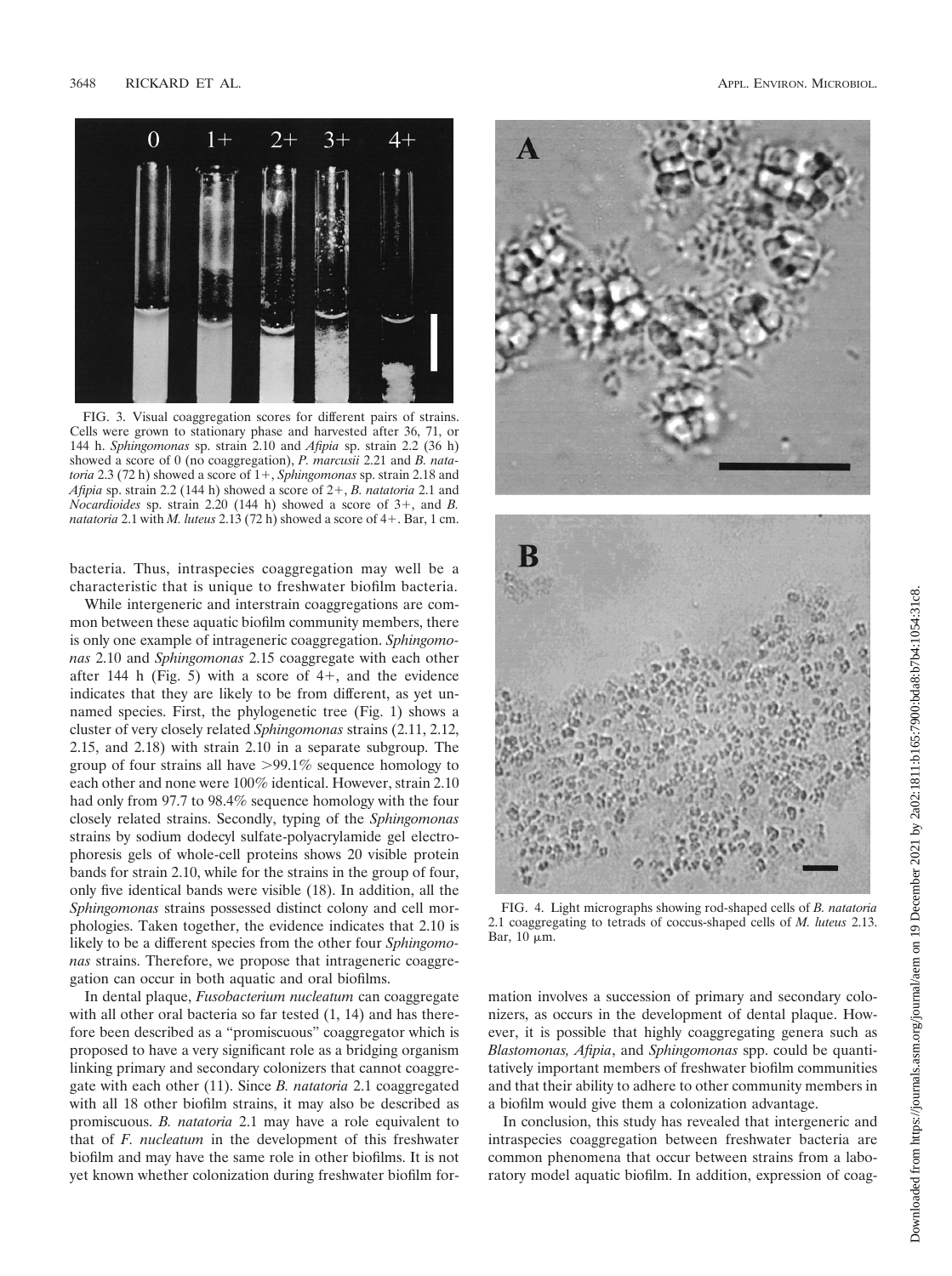

FIG. 5. A diagrammatic representation of the specificity of coaggregation of all 19 identified strains when grown separately in batch culture and harvested after 36, 72, and 144 h. Optimal expression of coaggregation at either 36 (-), 72 (---), or 144 h is shown for each pair. Expression of coaggregation that was constant between pairs at 36, 72, and 144 h is also shown  $(-,-)$ . Visual coaggregation scores below a score of 2 are not included.

gregation is dependent on cells being in the optimum physiological state for coaggregation, which usually occurs in stationary phase. It is therefore possible that since cells grow very slowly in nutrient-limited biofilms, a natural freshwater biofilm would provide suitable conditions for expression of coaggregation.

**Nucleotide sequence accession numbers.** Partial 16SrRNA sequences for *M. luteus* 2.13 and the four *B. natatoria* strains (2.1, 2.3, 2.6, and 2.8) have been assigned accession numbers previously (19). The sequences of all the remaining identified strains were also deposited in the EMBL database. The EBML accession numbers of the sequences were the following: for *Afipia* sp. strain 2.2, accession no. AJ299221; for *B. natatoria* 2.1, 2.3, 2.4, 2.6, and 2.8, accession numbers AJ250434, AJ250435, AJ299222, AJ250436, and AJ250437, respectively; for *Methylobacterium* sp. strains 2.7 and 2.9, accession numbers AJ299223 and AJ299224, respectively; for *M. luteus* 2.13, accession number AJ250438; for *Nocardioides* sp. strains 2.14 and 2.17, accession numbers AJ299232 and AJ299233, respectively; for *Paracoccus marcusii* 2.21, accession no. AJ299231; for *Pseudomonas* sp. strain 2.19, accession no. AJ299230; for *Sphingomonas* sp. strains 2.10, 2.11, 2.12, 2.15, and 2.18, accession numbers AJ299225, AJ299226, AJ299227, AJ299228, and AJ299229, respectively; for unknown bacterial heterotroph 2.17, accession no. AJ299234.

## **REFERENCES**

- 1. **Andersen, R. N., N. Ganeshkumar, and P. E. Kolenbrander.** 1998. *Helicobacter pylori* adheres selectively to *Fusobacterium* spp. Oral Microbiol. Immunol. **13:**51–54.
- 2. **Bowden, G. H. W.** 1999. Oral biofilm an archive of past events? p. 211–235. *In* H. N. Newman and M. Wilson (ed.), Dental plaque revisited: oral biofilms in health and disease. Bioline press, Cardiff, United Kingdom.
- 3. **Buswell, C. M., Y. M. Herlihy, P. D. Marsh, C. W. Keevil, and S. A. Leach.** 1997. Coaggregation amongst aquatic biofilm bacteria. J. Appl. Microbiol. **83:**477–484.
- 4. **Buswell, C. M., Y. M. Herlihy, C. W. Keevil, P. D. Marsh, and S. A. Leach.** 1999. Carbon load in aquatic ecosystems affects the diversity and biomass of water consortia and the persistence of the pathogen *Campylobacter jejuni* within them. J. Appl. Microbiol. Symp. Suppl. **85:**161S–167S.
- 5. **Cisar, J. O., P. E. Kolenbrander, and F. C. McIntire.** 1979. Specificity of coaggregation reactions between human oral streptococci and strains of *Actinomycetes viscosus* or *Actinomycetes naeslundii*. Infect. Immun. **24:**742– 752.
- 6. **Felsenstein, J.** 1989. PHYLIP: Phylogeny Inference Package (version 3.2). Cladistics **5:**164–166.
- 7. **Halda-Alija, L., and T. C. Johnston.** 1999. Diversity of culturable heterotro-